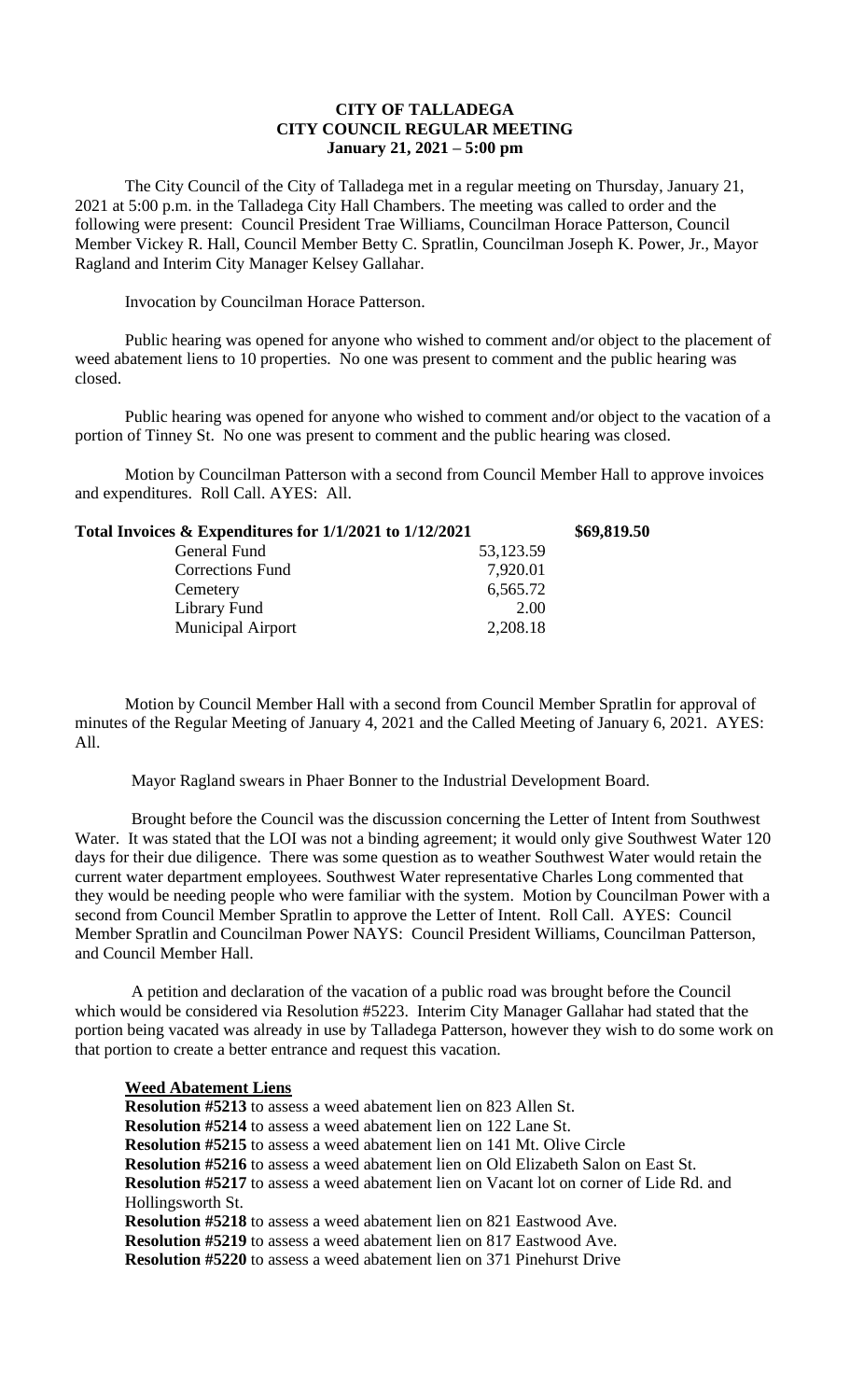**Resolution #5221** to assess a weed abatement lien on Vacant lot on corner of Knox St. and Ave H

**Resolution #5222** to assess a weed abatement lien on Vacant lot on corner of Knox St. and Ave H

Motion by Councilman Power with a second from Council Member Hall for the approval of Resolution #5213 to Resolution #5222. Roll Call. AYES: All.

**Resolution #5223** to vacate a portion of Tinney St.

Motion by Councilman Patterson with a second from Council Member Hall for the approval of Resolution #5223. Roll Call. AYES: All.

Motion by Councilman Patterson with a second by Council Member Hall to approve invoices and expenditures for the Water Department. AYES: All.

## **Water Department Expenditures for 1/4/2021 to 1/14/2021 \$ 178,621.09** Water/Sewer Fund 178,621.09

**Resolution #5224** to approve a contract extension for the third and final year with Alpine Properties for ground maintenance for all 33 Water and Wastewater facilities.

Motion by Councilman Patterson with a second from Council Member Hall for the approval of Resolution #5224. Roll Call. AYES: All.

There was some discussion concerning the grass cutting at the water facilities. It was inquired if any of the Water Department personnel could handle this duty. Water Department Director Fuller commented that although water department employees occasionally cut grass at the waste water plant; there would not be enough man power to cut all the grass at the 33 water facilities.

**Resolution #5225** to approve a change order on the contract with Living Waters to repair the raw sewage motor and pump for a cost not to exceed \$19,046.00.

Motion by Councilman Patterson with a second from Council Member Hall for the approval of Resolution #5225. Roll Call. AYES: All.

Councilman Power requested that the monthly financial report be complete before submitting to the Council; stating that it would be more helpful to the Council to receive a finished report even if it is month or so late. Finance Director Stamps stated that the only time accuracy is an issue would be the sales tax reporting from September to October because it does not post until the end of October.

Interim City Manager Gallahar wished to remind the Council that the filing of the Statement of Economic Interest is due April 30, 2021. She also had passed out to the Council, a revised draft of the CIP which had been color coded to categorize the items by topic. Also mentioned was an E-Recycle event scheduled for March 26.

Councilman Patterson wished to speak about a video on social media displaying parts of the City in a bad manner; inquiring if the position vacated by the retirement of Code Enforcement Officer Rowls had been filled. Interim City Manager Gallahar commented that off duty officers are currently filling the role and that Council will see documentation once the job description has been finalized to allow for an officer to handle the position. Councilman Patterson requested that he be informed of any updates concerning this matter and asked if anyone could tell him about the situation on Roosevelt St., which was brought to his attention by citizen Dixie Bonner. Interim City Manager Gallahar deferred to Police Chief Busby. Police Chief Busby commented that during this transitional period, there has been quite a few complaints, since Mr. Rowls had retired; causing a back log. However, Sergeant Nabors has been out getting the lay of the City and what needs to be prioritized, with Roosevelt St. being high on the list. It was also mentioned that some work had already been done with gathering photos of some areas. Councilman Patterson requested that Chief Busby contact Ms. Bonner and update her concerning the situation on Roosevelt St.